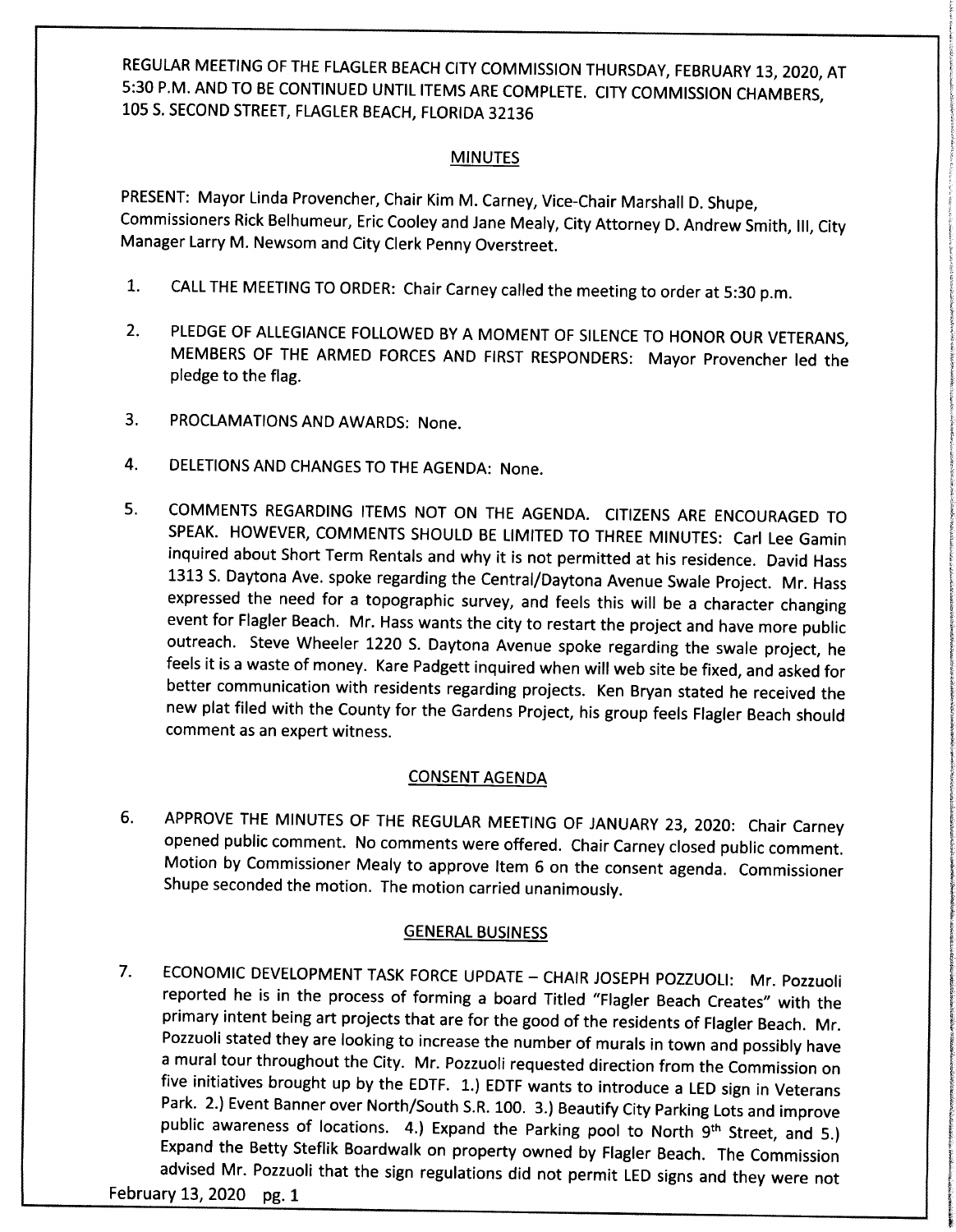interested in amending the ordinance to accommodate the request. Staff and the Commission advised Mr. Pozzuoli an online permit is attainable for <sup>a</sup> banner, however, the placement of permanent post would be in the FDOT right of way and likely would not be approved. The Commission gladly accepted the offer of "Project Create" to assist with the beautification of the parking lots and bring them up to code. The Commission advised Mr. Pozzuoli that the Commission approved the expansion of the parking pool at their last meeting. The Commission granted permission for Mr. Horan to continue to explore possibilities for discussion purposes and to work to clear out the brazilian peppers, but no money has been budgeted for <sup>a</sup> boardwalk project and it would require significant review and approval before the City gets to the point of erecting a boardwalk over the wetlands.

- 8. CONSIDER ENTERING INTO AN INTERLOCAL AGREEMENT WITH FLAGLER COUNTY BOARD OF COUNTY COMMISSIONERS RELATED TO THE PUBLIC SAFETY COMMUNICATIONS NETWORK - STAFF ASSIGNED BOBBY PACE, FIRE CHIEF: Bobby Pace reviewed the history and the amount the City has saved in reserves for the new radio system. Chief Pace reported the County owns the system, there will be ability for trade outs for repairs, repairs will be at EOC then we will have to build reserves for change over in the next 10 years. Discussion ensued and included the coverage area (99.2% of the County), the location of the towers, trade out program, the contract, ability to connect with other agencies, department to utilize the equipment, subscriber fee, subscription fee and reserves that will need to be budgeted every year, in eight years city will own the equipment and the final 2 years will be saving reserves for <sup>a</sup> new radio system, and the other municipalities in the County using the same system. Chair Carney opened public comment. Carl Lee Gamin thinks the commission should approve this. Chair Carney closed public comment. Motion by Commissioner Mealy to approve the Interlocal Agreement with Flagler County for the Public Safety Communications Network. Commissioner Belhumeur seconded the motion. The motion carried unanimously.
- 9. CONSIDER <sup>A</sup> REQUEST FOR A TEMPORARY WAIVER OF CODE TO ALLOW FOR RESIDENT TO RESIDE IN AN RV CAMPER FOR A 90-DAY PERIOD DURING THE CONSTRUCTION OF RESIDENCE. - APPLICANTS, JESSIE AND MATTHEW EVERETT — STAFF ASSIGNED PENNY OVERSTREET, CITY CLERK: Jessie and Matthew Everett reviewed their request. Chair Carney opened public comment. No comments were offered. Chair Carney closed public comment. Motion by Commissioner Belhumeur that we approve the request for the temporary RV. Commissioner Shupe seconded the motion. The motion carried unanimously.
- 10. CONSIDER A REQUEST FOR A TEMPORARY WAIVER TO SECTION 6-27 CONSUMING, DISPENSING, ALCOHOL ON THE MUNICIPAL PIER, AS REGULATED BY SECTION 4-129 TEMPORARY WAIVERS TO CERTAIN CODE PREVISIONS, FOR THE ANNUAL SPECIAL EVENT CHEER AT THE PIER" - APPLICANT KATHY WILCOX, DIRECTOR, FLAGLER BEACH MUSEUM — STAFF ASSIGNED PENNY OVERSTREET, CITY CLERK: Kathy Wilcox reviewed the request. Chair Carney opened public comment. No comments were offered. Chair Carney closed public comment. Motion by Commissioner Mealy to approve the temporary waiver for the special event allowing alcohol on the pier for Cheer at the Pier. Commissioner Belhumeur seconded the motion. The motion carried unanimously.
- 11. CHANGE ORDER NO. 1 TO REHABILITATION CONTRACT WITH UTILITY TECHNICIANS INC., IN THE AMOUNT OF \$69,750 - FRED GRIFFITH, CITY ENGINEER: Fred Griffith reviewed the request advising this portion of the work is rehabilitation of the wet well and manholes. The City bid the work out and the awardee then offered to piggy back on <sup>a</sup> separate contract saving the City more money. The Commission suggested putting <sup>a</sup> notice on utility bill about the smoke testing. The Contractor advised they put up signs in the area, and they notify the

February 13, 2020 pg. 2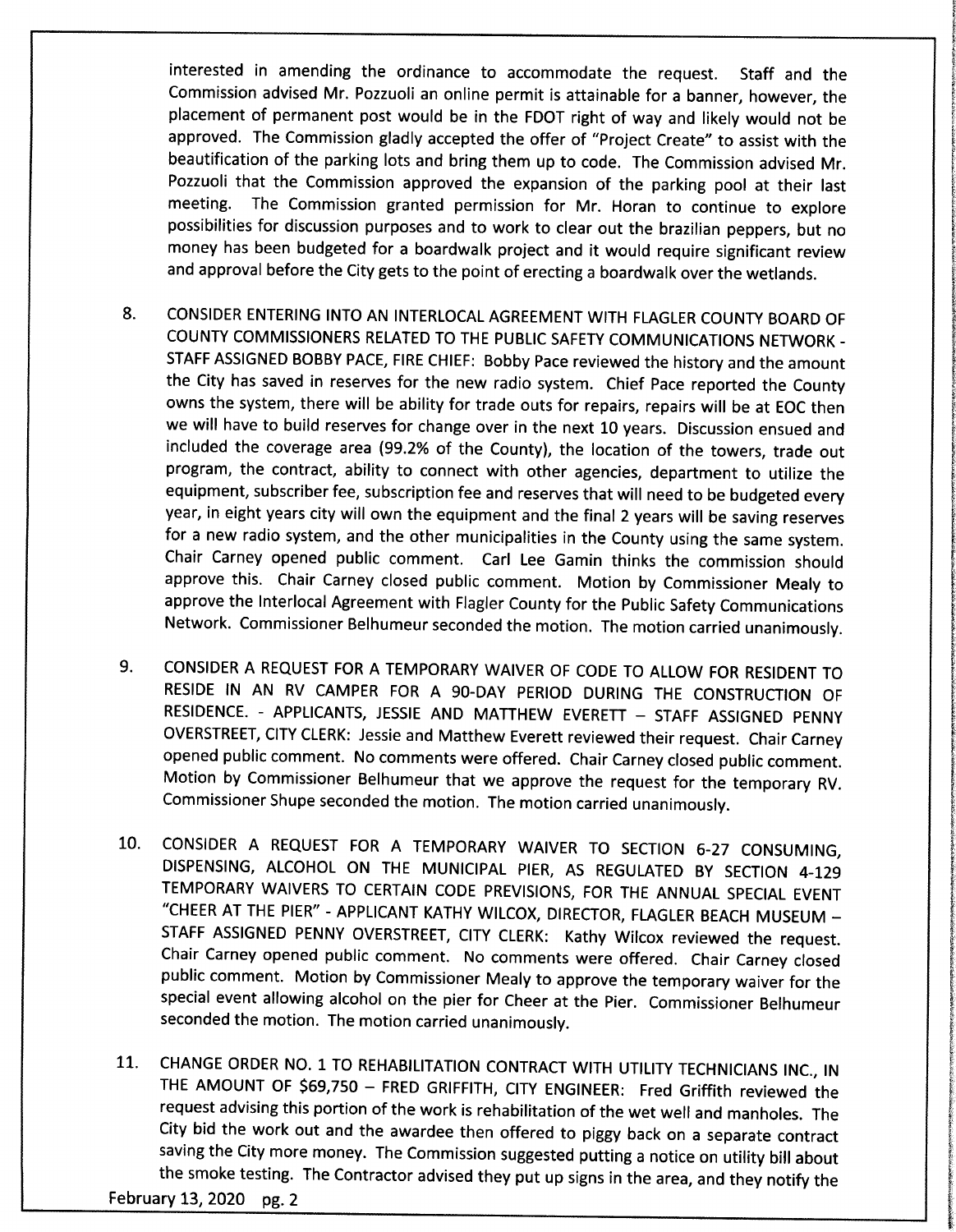Fire Department so when they get calls they can inform the residents. Work will likely begin at the end of March. Chair Carney opened public comment. No comments were received. Chair Carney closed public comment. Motion by Commissioner Belhumeur that we approve the rehabilitation contract change. Commissioner Cooley seconded the motion. The motion carried unanimously.

- 12. CONSIDER AWARDING BID NO. FB-20-0601 PAVING OF THE WICKLINE PARKING LOT TO HALIFAX PAVING IN THE AMOUNT OF \$121,081 - STAFF ASSIGNED FRED GRIFFITH, CITY ENGINEER: Mr. Griffith reviewed the request. Chair Carney opened public comment. Melissa Parrish, Librarian, spoke of the issues the rain and flooding causes for the library patrons. Carl Gamin agrees, the lot needs to be paved. John Lulgjuri feels it is an improvement that needs to be made. Chair Carney closed public comment. Motion by Commissioner Shupe to award the bid for the parking lot at the Library area to Halifax paving for 121, and change. Commissioner Belhumeur seconded the motion. The motion carried unanimously.
- 13. CONSIDER A WAIVER OF SECTION 2-301(1) D PURCHASING, TO WAIVE THE REQUIREMENTS FOR COMPETITIVE BIDS ON TWO QUOTES EXCEEDING \$19,999.99 FOR THE WICKLINE BUILDING RENOVATIONS — FRED GRIFFITH, CITY ENGINEER: Fred Griffith reviewed the request stating the waiver is for electrical and general construction. City Manager Newsom advised the Commission the project would remain within budget, and that demolition and other ancillary work is being done in house by the maintenance department. Chair Carney opened public comment. Carl Lee Gamin inquired what the city's annual budget was. City Clerk Overstreet provided the annual budget amount as \$15,839,393. Chair Carney closed public comment. Motion by Commissioner Mealy to waive the purchasing restriction for the Wickline Building Project. Commissioner Shupe seconded the motion. The motion carried unanimously.
- 14. CONSIDER APPROVAL OF ST. JOHNS RIVER WATER MANAGEMENT DISTRICT REDI GRANT AGREEMENT FOR SANITARY SEWER SLIP -LINING \$ 500, 000 — FRED GRIFFITH, CITY ENGINEER: Mr. Griffith reviewed advising this is the approval of the grant we have already received. Mr. Griffith introduced Marcus DePasquale, P.E., Alliant Engineering. Mr. Griffith reported the city is accepting another grant for 500k for slip lining, from St. Johns River Water Management District ( SJRWMD). Chair Carney opened public comment. No comments were offered. Chair Carney closed public comment. Motion by Commissioner Shupe to approve the grant form SJRWMD in the tune of \$500,000 for slip lining in the City. Commissioner Cooley seconded the motion. The motion carried unanimously.
- 15. RESOLUTION 2020-02 A RESOLUTION BY THE CITY COMMISSION OF THE CITY OF FLAGLER BEACH, FLORIDA AMENDING RESOLUTION 2019-17 WHICH ADOPTED THE FY 2019/20 BUDGET, PROVIDING FOR CONFLICT, PROVIDING AN EFFECTIVE DATE — KATHLEEN DOYLE, FINANCE DIRECTOR: Attorney Smith read the title of the resolution into the record. Discussion ensued regarding the condition of the dumpster pad and how the restaurant appears to be using the area as storage, and how the City Manager has been meeting with the Building Official and the fire Inspector regarding code. Mr. Newsom reported he has scheduled <sup>a</sup> meeting next Monday with the engineer, staff and restaurant owners to review all of the issues. The Elected Officials reiterated the repair is for the dumpster pad, and not improvements for storage. Chair Carney opened public comment. Paul Harrington inquired about the responsibility for the dumpster pad area. Chair Carney closed public comment. Rob Smith, Sanitation Staff, introduced himself and provided the Officials with an update on the order for the claw truck. Motion by Commissioner Shupe that we approve Resolution

February 13, 2020 pg. 3